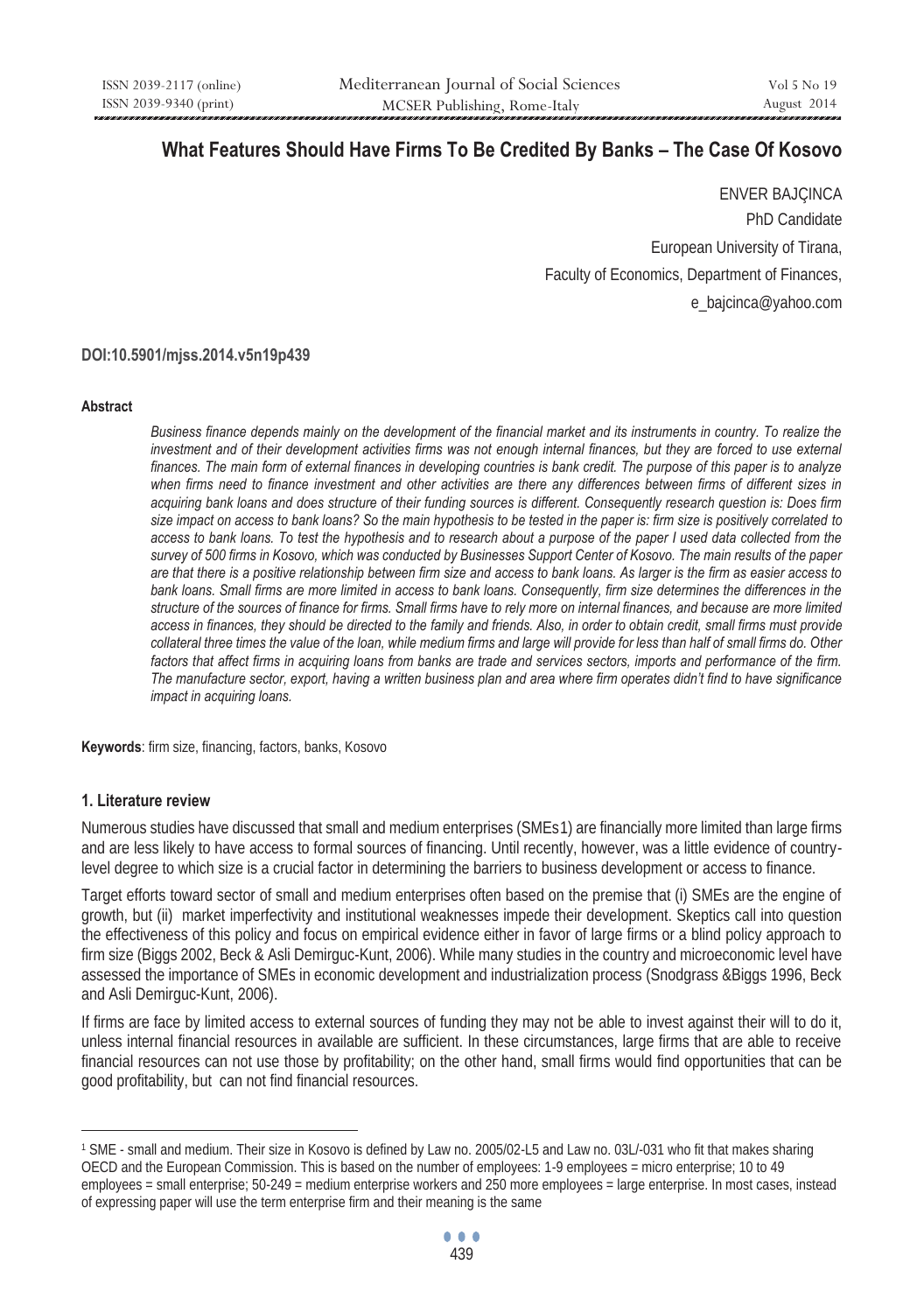| ISSN 2039-2117 (online) | Mediterranean Journal of Social Sciences | Vol 5 No 19 |
|-------------------------|------------------------------------------|-------------|
| ISSN 2039-9340 (print)  | MCSER Publishing, Rome-Italy             | August 2014 |

Theoretical and empirical considerations show that the size, age and ownership are the most reliable predictors of financial barriers (Beck, Demirguc-Kunt, Leaven dhe Makimovic 2006).

Older, larger and foreign-owned firms report lower financial barriers. In the case of fixed transaction costs and information asymmetry, small firms with demand for smaller loans face higher transaction costs and risk facing higher prices since they are typically the most inscrutable and have less opportunity in providing collateral.

If a firm has easy access to external funds, the internal generated funds should not constitute the main source of finance for investment. In addition, firms with a better financial situation, perspective and good governance practices need to find external funds more easily accessible. On the other hand, if more companies rely on self-financing, it means that either may be present financial constraints, or foreign capital is not easily achieved or even is unavailable or the circumstances of the enterprise make borrowing more expensive funds.

Access to finance and their cost is often ranked as one of the most restrictive features of the business environment of SMEs. Specifically, the cost of finance is ranked in over 35% of small and medium enterprises as the main limitation of growth in a sample of 71 countries, the bulk of them are in development, which is more than any other characteristic the business environment, including the tax rate and macroeconomic instability, also ranked by many SMEs as key growth restrictions (Beck, 2007).

The higher obstacles of financing reported by small firms compared with large ones also reflected in the forms of financing. While small firms finance less than 10% of their needs from finance investment banking, large firms finance more than 20% from bank loans. Large firms have advantages similar, although not as strong, in commercial loans and finance development, while small firms seems that most fund financing with equity and informal finance, compared with large firms.

Small firms finance their investments with lower participation from formal sources of external finances (Beck, Demirguc-Kunt, Laeven dhe Maksimovic, 2004) they average finance its investments with banks credit by 13 percentage points less than large firms. While there are no significant differences with in case of lease financing, large firms finance investment with a greater participation shares and - perhaps surprisingly-with development finance than smaller firms. On the other hand, smaller firms finance most of the funding to informal sources of finance, such as usurers or family and friends (Beck & Demirguc-Kunt, 2006).

The difference between small firms and large is at least as great or even greater for some specific financing obstacles, such as collateral requirements, bank documents, interest rate payments, the need for special connection and lack bank lending resources. Transaction costs and information asymmetries cause changes to access to finance for firms of different size. Fixed cost of transaction evaluation, processing and monitoring of credits resulting in cost reduction per unit as loan size increases. These fixed transaction costs exist at the level of transaction, customer, institution and even the financial system. Individual credit rating implies a cost that is at least partly independent of the loan amount. Maintaining customer relationship over time and various financial products, including credit, deposit and savings services, implies costs that are partly orthogonal to the number and amount of financial transactions with the client. These fixed transaction costs cause a difference between funding costs and financial institutions lending rate that they charge borrowers. At the time of uncertain investment returns, high transaction costs resulting in higher credit costs which could raise the possibility that the borrowers can not pay due to very high loads of debt payment. Before interest rate rises in the market clearing rate, financial institutions can ration at a rate of interest lower than the market equilibrium rate because the higher rates of interest will lead to lower debt payments expected (Williamson 1987, Beck 2007)

While transaction costs are restrictive for all borrowers, there are evidences that they are even more restrictive to small and medium enterprises. Their different characteristics and relative inscrutability increase the costs of evaluation and monitoring. Despite other credit categories, such as consumer credit and mortgage lending, SME lending product is still considered high-cost lending. More specifically, despite other credit products that can be reduced to simple transactions, lending to SMEs is still often depends on relationships between borrowers and creditors (Berger dhe Udell, 1998, 2006, Beck 2007).

Apart from the transaction costs the field for small and medium size enterprise is limited by the risk of failure. The risk of failure may be due to specific or systemic borrowers. Following the risk of specifics the borrowers and more specifically the risks arising from asymmetric information between borrowers and creditors. If the debtor is deprived of information for his project or his efforts and creditors may provide this information only in a higher cost prohibitive, this can lead to two different sources of risk: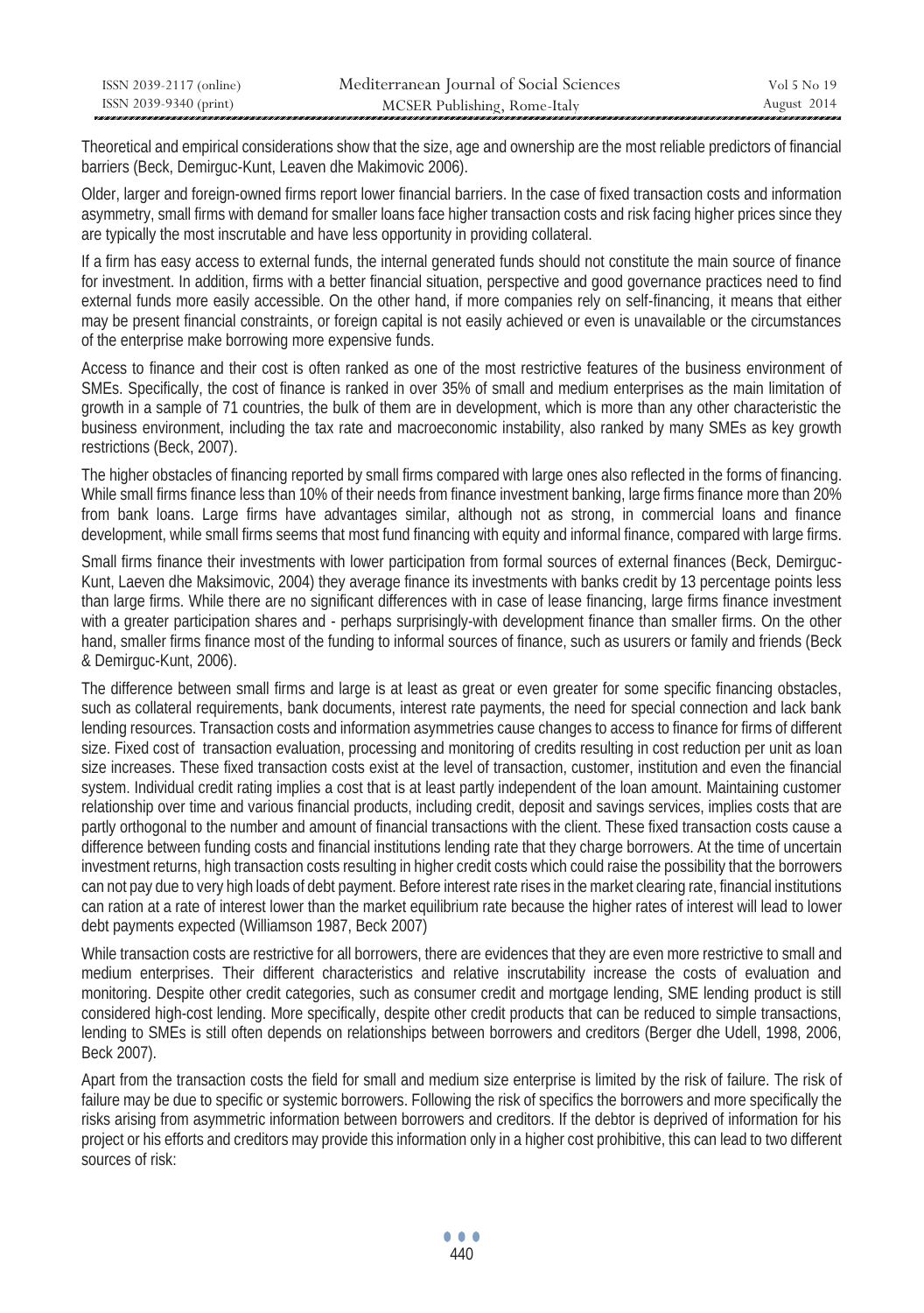## **Adverse selection and Moral Hazard**

Adverse selection refers to the difficulty of selecting the best credit risk ex-ante, while moral hazard refers to the inability of creditors to effectively implement the approved credit contract ex post. Although such risk can be offset by increasing interest rates, this would increase adverse selection and moral hazard. Once interest rates rise, this will attract more risky borrowers in race to undertake riskier projects with a high probability of failure. Inability to use interest rates as creditors pull selective technology to use selection tools that are not associated with interest as collateral, guarantees or assessment based on audited information. In its last implication, however, creditors will ration loans before allowing the interest rate to rise to market clearing level, which was first presented by Stigliz and Weiss (1981)

Lending to SMEs, as in the case of transaction costs, is more affected by the inability to manage risks than other credit products. Compared with large firms, SMEs are usually inscrutable, are less likely to be able to decide the collateral and often do not have audited financial reports that allow a better view of the firm and projected earnings.

The demand for creditable funds is a positive function of the expected returns of investment projects and a negative function of the interest rate of credit and voluntarily self-exluded. While a theory and empirical work suggests that market power can force banks invest in long-term relationships with small and mighty because they know they can recover the initial investment at a later stage (Petersen dhe Rajan, 1995; Bonaccorsi di Patti dhe Dell'Ariccia, 2004), other empirical work focuses on the effect of sound competition in the credit available to SMEs (Cetorelli dhe Strahan, 2004; Beck, Demirguç-Kunt dhe Maksimoviç, 2004a, Beck 2007).

## **2. The purpose and objectives of the study**

The purpose of this paper is to analyze when firms need to finance investment and other activities are there differences between firms of different sizes in acquiring bank loans and a different structure of their funding sources. The objectives of the paper are:

To identify the differences between small firms and large for access to bank loans and understanding the financial constraints of small firms;

To identify the factors that affect firms in obtaining bank loans;

#### **3. The research question, hypothesis and methodology of the paper**

The main research question of this research paper is:

Does the impact of firm size in access to bank loans? Conqesuently it is drawn the main hypothesis for testing in our model:

"The size of the firm is positively correlated to access to bank loans."

Another question of the paper is what the characteristics of firm are that affects banks to approve loan?

The data used in this paper were collected as part of a broader survey of 500 firms in Kosovo, carried out by Business Support Center Kosovo. The sample was drawn randomly from the register of businesses held in the Ministry of Trade and Industry / Business Registration Agency. This randomly stratified sample allows us to draw general conclusions for the whole population of firms in Kosovo. The sample includes firms of all regions of Kosovo and is stratified into three main sectors, in order to reflect differences between production, trade and services. Statistical stratification is done in terms of size, in order to ensure representation of firms based on sample size. Interviews were conducted face - to-face with key people in each firm, mainly owner / managers or financial managers. Respondents were asked to provide quantitative and qualitative response to the intrinsic characteristics of the respective firm (years in business, location, firm size in terms of employees, the sector which operate etc.), Indicators of financial performance and investment (profitability and the level of investment, etc.) and information about success on their requirements for bank loans.

# **4. The banking sector in Kosovo, description of research statistics, model and research results**

# **4.1 The banking sector in Kosovo**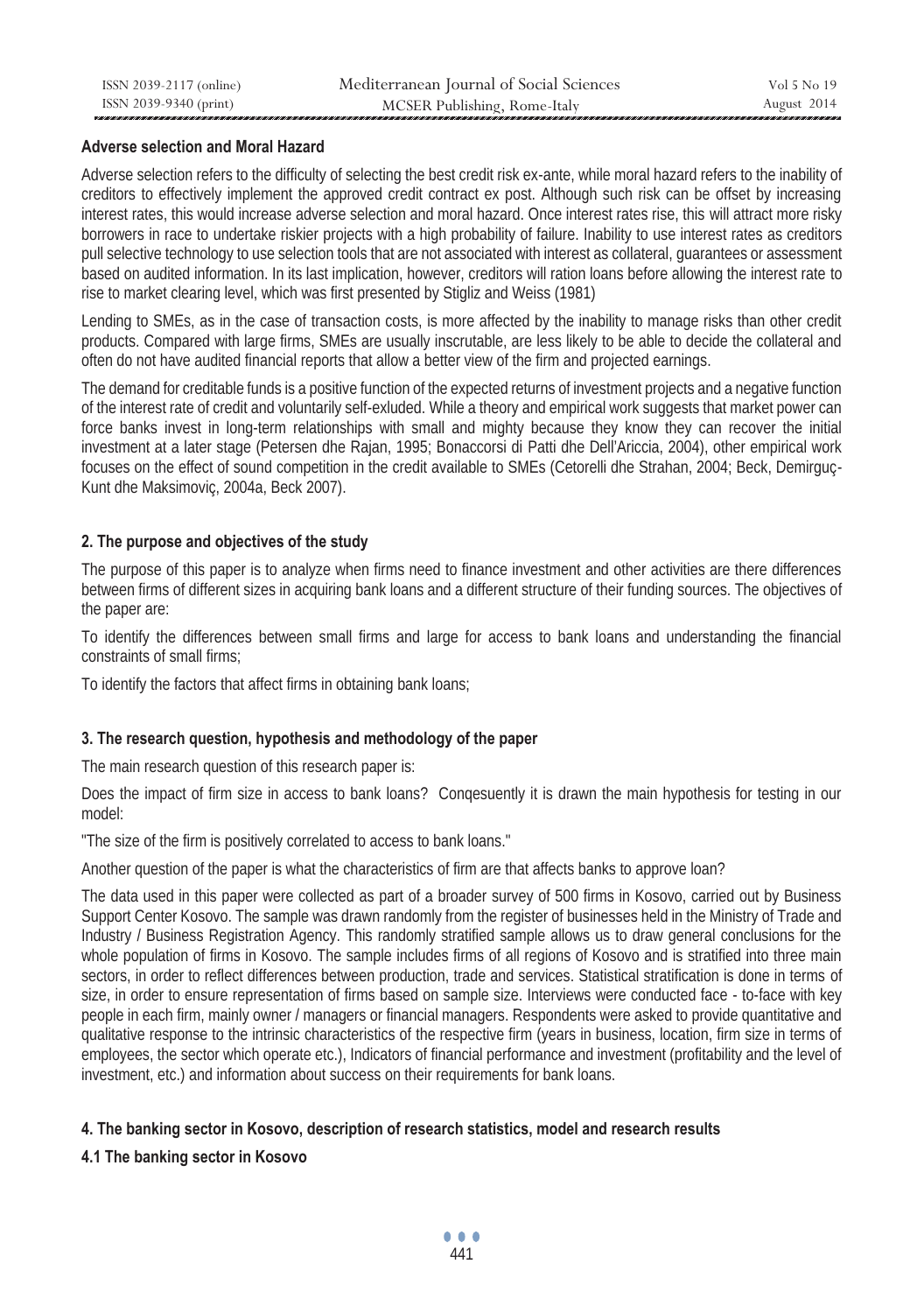| ISSN 2039-2117 (online) | Mediterranean Journal of Social Sciences | Vol 5 No 19 |
|-------------------------|------------------------------------------|-------------|
| ISSN 2039-9340 (print)  | MCSER Publishing, Rome-Italy             | August 2014 |

After the war in Kosovo, 1999, the banking sector has started from scratch making a break from the past and all the efforts have been directed at strengthening public confidence on that after having a bitter experience from the loss of deposits in banks of former Yugoslavia. The banking sector plays a dominant role in the structure of the financial system of Kosovo with 73% of the total assets of the financial sector. The banking sector has experienced during 2013, an increase of 8% and an increase better compared to that of 2012 when the increase was 6%. In Kosovo currently operate nine commercial banks. Some data placing most about banking sector are given in Table 1.

Table 1: Selected indicators of banking sector

|                                         | 2009   | 2010   | 2011   | 2012   | 2013     |
|-----------------------------------------|--------|--------|--------|--------|----------|
| GDP (mln. $\epsilon$ )                  | 4007.8 | 4291.1 | 4769.8 | 4961.4 | 5115.20* |
| Number of banks                         | 8      |        | 8      | 8      | ο        |
| Total assets of banking sector (%PBB**) |        | 51.7%  | 52.4%  | 53.5%  | 54.5%    |
| Deposits (% GDP)                        | 43.5%  | 45.1%  | 44.1%  | 45.9%  | 47.9%    |
| Loans (mln. €)                          | 1289   | 1458.7 | 1698.1 | 1763.4 | 1805.8   |
| Loans for private firms (% e GDP)       |        | 23.6%  | 23.9%  | 23.6%  | 23.4%    |

Source: Central Bank of Kosovo (2013, Quarterly Assesment of Eeconomy, Q4)

\*CBK estimated

 $\overline{a}$ 

\*\*GDP – Gross Domestic Product

The main sources of financing of commercial banks in Kosovo are deposits by 79% (CBK, 2014 Financial Stability Report). Major participation in the formation of these deposits comprises households with 72%, while private businesses sector contribute to 16% (CBK, 2014 quarterly assessment of the economy). However this potential financial banks use deposits formed by more businesses (67%) compared to households (31%). But this gap is being reduced because businesses have a negative trend in the share of loans, while households positive trend, as shown in the following table. Loans to private businesses mark a low around 23-24% of GDP, which is an indicator of financial performance and growth limitation of firms in Kosovo based on the view that firms are larger in countries with high levels of private credit relative to GDP (for more details see Beck & Demirguc-Kunt, 2006). Also, Kosovo marks the lowest level of the ratio of loans to GDP businesses in the region1.

Table 2: Dynamics of deposits and loans in years

|                          | 2000 | 2001 | 2002 | 2010 | 2011 | 2012 | 2013  |
|--------------------------|------|------|------|------|------|------|-------|
| Loans/deposits ratio (%) | 5.3  | 20.2 | 45.3 | 75.3 | 80.7 | 77.4 | 73.74 |
| Business loans / T* (%)  | 100  | 93.4 | 83.1 | 69.3 | 67.1 | 66.5 | 67.0  |
| Households Loans/TL (%)  |      | 6.6  | 16.8 | 29.8 | 30.3 | 31.0 | 31.0  |

Source: CBK, The data processed by the author of the paper (Monthly statistical bulletins of different years) \*TL – Total Loans

There is a slight increase in demand for loans by enterprises, dominated by SMEs requirements, while demand from large enterprises declined. On the other hand there is a tightening of bank credit activities, the reason given by banks cautious expectations about future developments in the country's general economic and also foreign banks operating in Kosovo exposed to increasing demands of regulatory capital at the their headquarters (CBK, 2014: Financial Stability Report) Also financial potential of the banking sector in Kosovo is limited because the near 2 billion euros from privatization fund, which

<sup>1</sup> In 2011 SME loan / GDP report was 41.2% in Albania, 46% - Bosnia, 47.5% - Serbia, 49.9% - Macedonia and 121.2% - Montenegro black. Source: RIINVEST 2012, Bajçinca, E. 2013.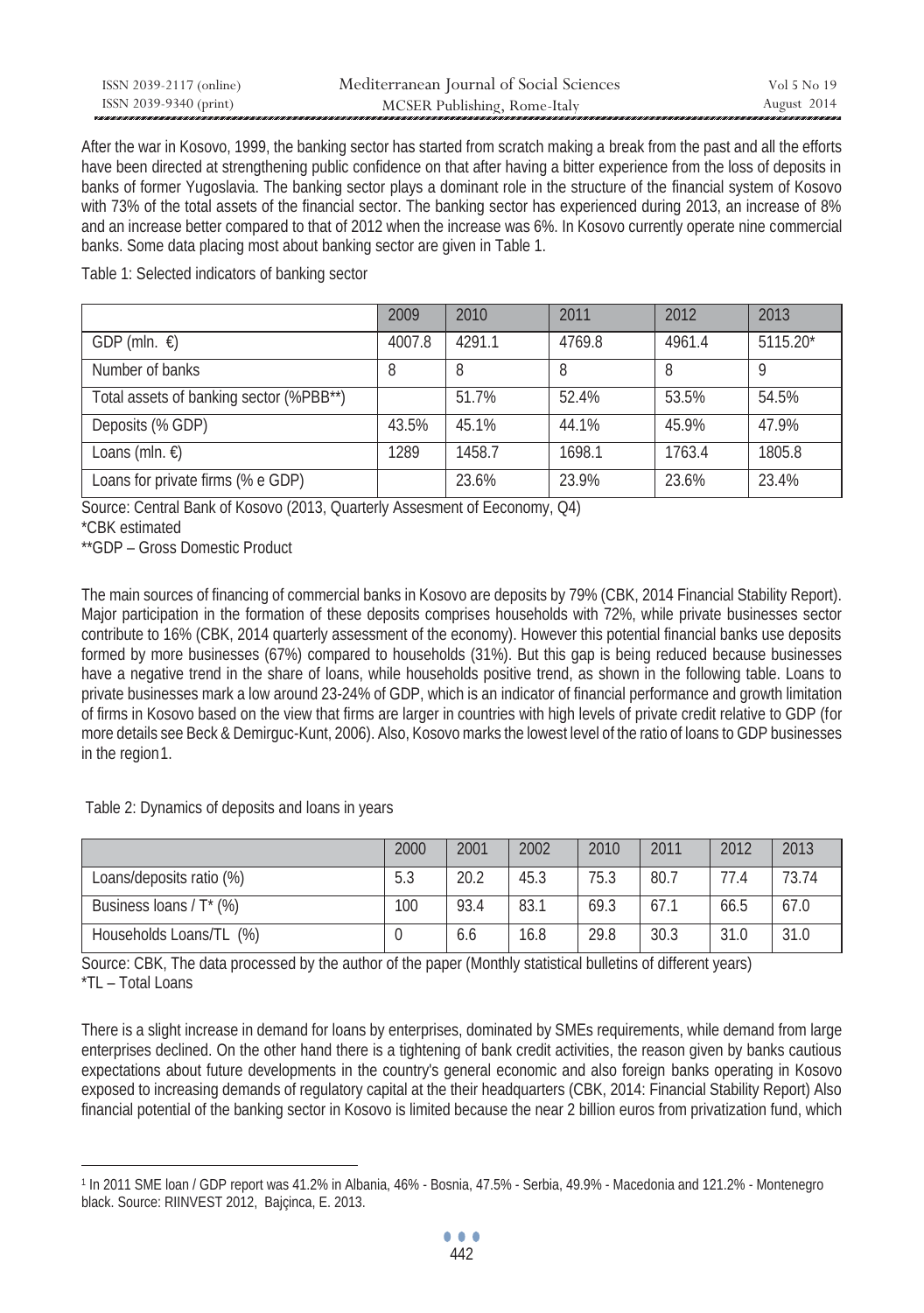| ISSN 2039-2117 (online) | Mediterranean Journal of Social Sciences | Vol 5 No 19 |
|-------------------------|------------------------------------------|-------------|
| ISSN 2039-9340 (print)  | MCSER Publishing, Rome-Italy             | August 2014 |

is frozen and Kosovo Pension Trust, the bulk of which is placed in foreign markets outside turnover of Kosovo financial system (for more details see Baicinca, E. 2013).

### **4.2 Statistics Descriptive**

 $\overline{a}$ 

 $\mathbf{I}$ 

Let's view some results of research with firms in Kosovo. Table 3 presents an overview of the firms investing activities for the years 2010-20121. In 2010, the percentage of firms that have had investment activities was 24.2, considered to be the lowest in Kosovo after the war 2, to have an increase in 2011 with 48.8% of firms and a drop back to 37.2% of firms in the sample for in 2012. During the first years after the war there has been a boom in investment activity by the firms that contributed to their development and growth, while in recent years there is a struggle that can be from reaching the border firms opportunities and may also have felt the international financial crisis on the business activities of firms. As the structure of firms by size in Kosovo is, it approximately reflected in the participation of firms have investments, where it is remarkable dominance of micro firms, followed by small firms. It is undersetable that the highest average volumes of investments of large firms have been diminishing as it shrinks the size of the firm, to micro enterprises which have lower average.

|                     | Number of firms in the sample<br>that have investment | Participation<br>in $%$ | The average<br>amount of<br>investment<br>$(\epsilon)$ | Participation<br>in the total<br>volume of<br>investments<br>$(\%)$ |
|---------------------|-------------------------------------------------------|-------------------------|--------------------------------------------------------|---------------------------------------------------------------------|
| <b>Micro Firms</b>  | 136                                                   | 73                      | 10,679                                                 | 13                                                                  |
| Small Firms         | 31                                                    | 17                      | 175,821                                                | 47                                                                  |
|                     |                                                       |                         |                                                        |                                                                     |
| <b>Medium Firms</b> | 15                                                    | 8                       | 253,333                                                | 33                                                                  |
| Large Firms         | $\overline{4}$                                        | $\overline{2}$          | 220,000                                                | $\, 8$                                                              |
| Total               | 186                                                   | 100                     | 62,273                                                 | 100                                                                 |
|                     | 2011 - Investment Activities, 48.8 % of firms         |                         |                                                        |                                                                     |
| Micro Firms         | 178                                                   | 73                      | 11,098                                                 | 6                                                                   |
| Small Firms         | 44                                                    | 18                      | 192,333                                                | 25                                                                  |
| <b>Medium Firms</b> | 17                                                    | 7                       | 508,000                                                | 25                                                                  |
| Large Firms         | 5                                                     | $\overline{2}$          | 3,009,750                                              | 44                                                                  |
| Total               | 244                                                   | 100                     | 139,848                                                | 100                                                                 |
|                     | 2010 - Investment Activities, 24.2 % of firms         |                         |                                                        |                                                                     |
| Micro Firms         | 95                                                    | 78                      | 19,893                                                 | 11                                                                  |
| Small Firms         | 20                                                    | 17                      | 131,813                                                | 15                                                                  |
| <b>Medium Firms</b> | 5                                                     | 4                       | 349,171                                                | 10                                                                  |
| Large Firms         | $\mathbf{1}$                                          | $\mathbf{1}$            | 11,000,000                                             | 64                                                                  |
| Total               | 121                                                   | 100                     | 142,743                                                | 100                                                                 |

Table 3 Investments of firms by size in Kosovo, for the years 2010 – 2012

It is evident, since the micro and small firms dominate investment activities in number, are also expected their demands to the banks to finance investment projects. There is a contradiction here. Although small and micro firms dominate in number

<sup>&</sup>lt;sup>1</sup> For more detail, the results of the survey with SMEs see reports of research with SMEs (BSC Kosovo, 2011, 2012, 2013)<br><sup>2</sup>About investment activities for years 2001 - 2005, see survey research reports with SMEs in Kosov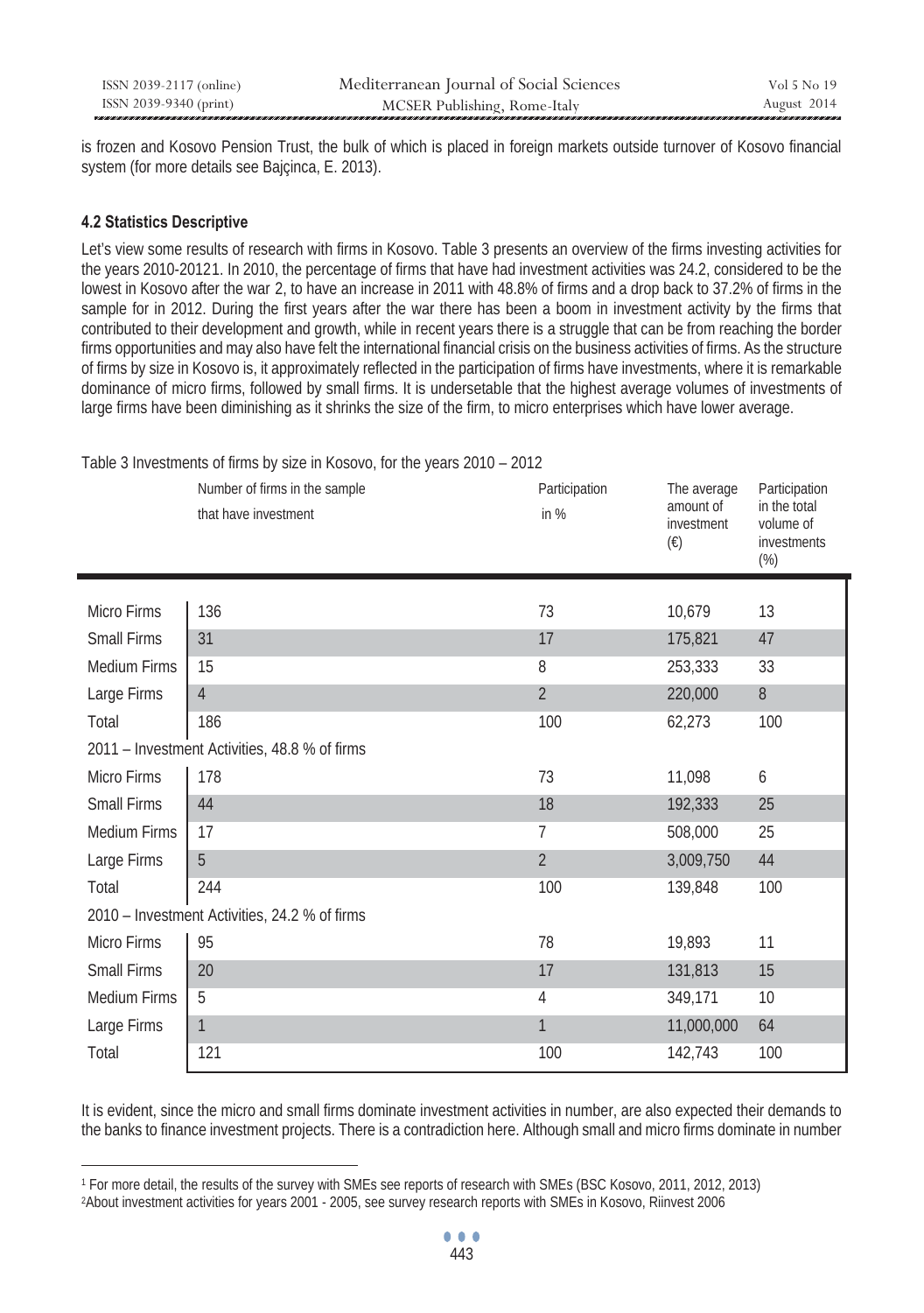| ISSN 2039-2117 (online) | Mediterranean Journal of Social Sciences | Vol 5 No 19 |
|-------------------------|------------------------------------------|-------------|
| ISSN 2039-9340 (print)  | MCSER Publishing, Rome-Italy             | August 2014 |

of loans that use from commercial banks, however they are limited in terms of the realization of overall loan volume requiring the bank, either in the absence of collateral that can provide or because there are more unknowns in the market and banks in general, so consequently faced with obstacles in the realization of planned investments.

The results from the research show that small firms rely more on domestic sources to finance their investments, access to bank loans are smaller than large enterprises and for this reason they are oriented on the use of support from family and friends participating with 8.2% of small business financing. If we take SMEs generally, we would noted that they have 13.6 percentage points of their funding from bank loans less compared by large enterprises that is in line with international findings Beck&Demirgu-Kunt (2006). While the internal sources of financing participating about 5 percentage points higher at small firms than large enterprises, despite being well within small firms are financially limited (Butters&Linter 1945, Carpenter & Petersen 2001). The analysis reveals that there is a positive empirical relationship between firm size and access to bank loans, the smaller company's participation in the financing bank loans is lower and vice versa.

|                    |             |                     |             |            | <b>Differences</b>            |
|--------------------|-------------|---------------------|-------------|------------|-------------------------------|
|                    |             |                     |             |            | (SME- Large Firms) në<br>pp.* |
|                    | Small Firms | <b>Medium Firms</b> | Large Firms | <b>SME</b> |                               |
| Own sources        | 71.8        | 70                  | 66.7        | 71.6       | 4.9                           |
| <b>Banks Loans</b> | 18.5        | 30                  | 33.3        | 19.7       | $-13.6$                       |
| <b>Donations</b>   | 1           | $\Omega$            | $\theta$    | 0.7        | 0.7                           |
| Family and friends | 8.15        | $\Omega$            | $\theta$    | 7.5        | 7.5                           |
| Usury              | $\theta$    | $\Omega$            | $\theta$    | $\Omega$   | $\mathbf{0}$                  |
| <b>FDI</b>         | 0.3         | $\Omega$            | $\theta$    | 0.3        | 0.3                           |
| Other sources      | 0.25        | $\Omega$            | $\theta$    | 0.2        | 0.2                           |
| Total              | 100         | 100                 | 100         | 100        |                               |

Table 4: Sources of funding for investment in Kosovo firms by size, in%

\*Pp – point of percentage

 $\overline{a}$ 

FDI- Foreign Dirct Investment

About 35.1% of businesses in Kosovo appreciate access to credit as a major obstacle or hindrance to the development of the business, which is in line with international findings.

Research evidence shows that not all firms that have demanded loans have managed to get it. Of all the firms in the sample included 195 who applied, 149 of them (76.4%) have received loans and 46 (23.6%) were rejected. If analyzed by size the firms that have applied, it would be note that 184 small loans received 139 (75.5.6%) were rejected while 45 (24.5%) of them. From medium enterprises included in the sample had nine firms applied for loans, 8 from them (89%) have received and 1 (11%) was rejected, while two large firms that have applied had managed to take out loans.

Responses of firms in the reasons for denial of credit, in most cases (90%) dominates the impossibility of providing collateral and in some cases the lack of a business plan and the impossibility of delivery of documents that requires banks. Also at the firms, there is a self-selection in decision-making occasion to apply for loans, which we call the discouraged group. When firms are asked about the reasons for not applying for loans, over half of SMEs (53.7%) stated that they did not need loans, 47.2% complained about high interest rates, 8.4% higher requirements for banks to offer collateral value and 8.4% of them indicated complex procedures for loan application.1

Figure 1: Access to bank loans upon application, by size of firm

<sup>1</sup> Respondents were able to give more than one answer for the non-apply for loan.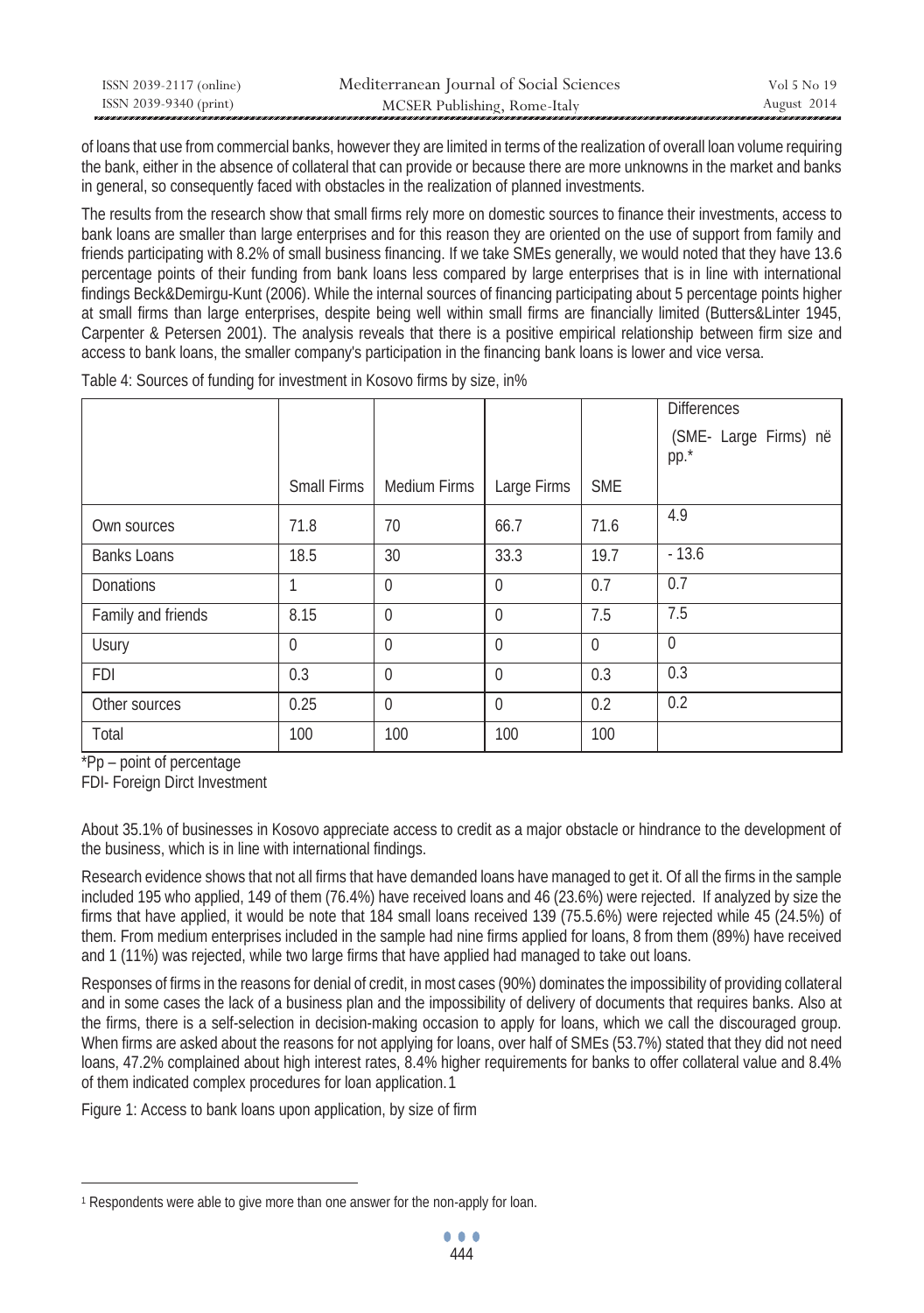

Based on survey data, an analysis was done for the coefficient of collateral, it shows that micro firms have average coefficient of collateral 1.39, small and medium enterprises 2.99 and 1.39 respectively, which according to ANOVA test results that the differences between the three groups were not statistically significant enterprises, while there is a significant difference between the averages of micro and small enterprises together on one side (3.01) and medium-sized enterprises on the other side  $(1.39)1$ .

This shows that banks are quite conservative and want to be sure when deciding to lend to small firms. This may be the reason that some small firms complain about complex procedures when applying for loan. Also lending conditions in terms of loan repayment period vary between firms of different sizes. For example, the simple average return of credit for micro firms is 29.48 months for small firms 34.44 per month and for medium firms is 49

month. Although there are differences in the simple averages, there is no proving that these differences are statistically significant changes. Regarding the interest rate are not found significant differences of different sizes firms, the overall the rate ranges 13.5% on average.

# **4.3 The model**

.

The database used for the purpose of this paper contains answers on questions asked to firms if they take loans from banks to fund its financing activities and other business activities by differentiating firms that applied for loans from those who do not have applied. From the sample of firms included in the survey, 195 of them had applied for loans. If the focus was only on firms that have received loans, it would be ignored the issue of selection of firms for lending. Some firms decided not to apply even if they need because they believed they would be rejected by the impossibility of meeting the requirements of bank2.

In order to analyze the issue of selection or the probability of firms that received loans from banks are taken into account all the firms that had applied for loans. For the purposes of this paper was used logistic regression model to determine the probability of obtaining loan by firms that applied. Firms that had taken bank loans were coded with figure 1, and with figure 0 - firms that were not selected by banks to be lending upon application. Our aim was to test a model of how firm size affects the probability of obtaining bank credit when applying for loans. As the size factor is get the number of emploees in the firm. Besides size as explanatory variables is included age 3 of the firm.

 $\overline{a}$ 1 In the absence of data for collateral of large enterprises, it wasn't done the collateral coefficient for large enterprises

<sup>&</sup>lt;sup>2</sup> This can be seen by comparing the number of firms that have received bank loans with the number of firms that had investment activities 149/188

<sup>&</sup>lt;sup>3</sup> Years since the establishment of the firm until the time of the survey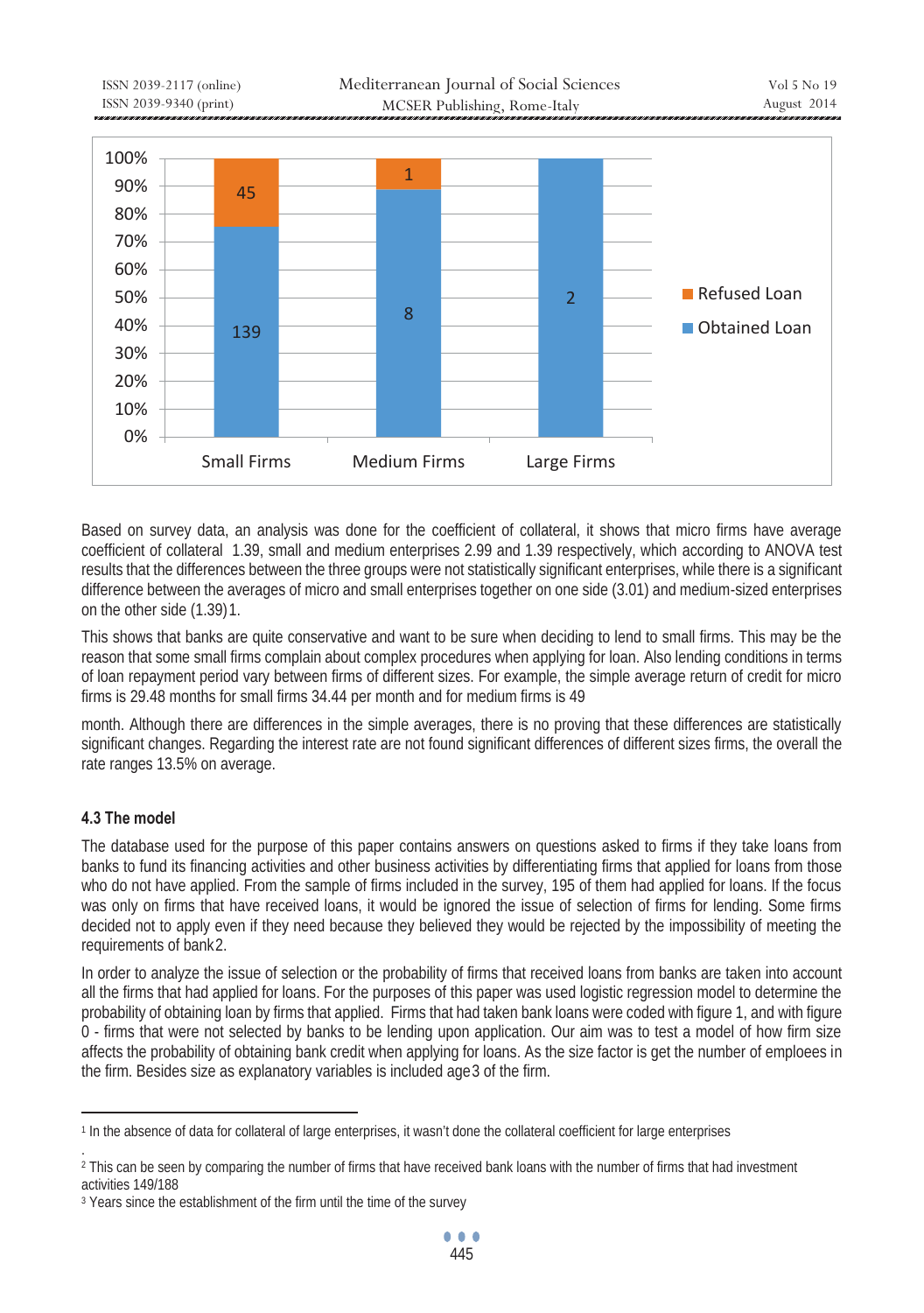| ISSN 2039-2117 (online) | Mediterranean Journal of Social Sciences | Vol 5 No 19 |
|-------------------------|------------------------------------------|-------------|
| ISSN 2039-9340 (print)  | MCSER Publishing, Rome-Italy             | August 2014 |

Besides the main hypothesis testing through logistic regression model, it is analyzed the impact of several factors for obtaining bank loans by firms such as the sectors in which the firm operates; manufacturing, trade and services being exporting or importing firm, the performance of firm, having a written business plan, employment growth, as well as areas where the company operates; urban or rural.

# **4.4 Results of the survey**

Regression analyzes were performed in SPSS software package. To show off the results of the survey is used a logistic regression model. The procedure for testing the main hypothesis gave reliable results in connection with the explanatory variables on the dependent variable on significance level of 1%. In this model the introduction of explanatory variables, the size and age, are explaining the model between 8.7 and 13%. The model correctly predicts 76.9% of firms that have access to bank loans. Based on the results of the model in table 5, it is noted that the size is significance within the limit of 5% (significance 0.023), while age has no acceptable level of significance (0.156) so that it interacts negatively on the size of the firm in terms of access to bank loans. Size has a positive empirical relationship in access to bank loans, thus increasing the number of employees to affect getting a bank loan with a factor of 1.248.

|         |             | IΒ       | S.E.  | Wald  | ldf | Sig.  | Exp(B) |
|---------|-------------|----------|-------|-------|-----|-------|--------|
| Step 1a | <b>Size</b> | 0.222    | 0.097 | 5.195 |     | 0.023 | 1.248  |
|         | Age         | 0.045    | 0.032 | 2.017 |     | 0.156 | 1.046  |
|         | Size by Age | $-0.008$ | 0.004 | 4.185 |     | 0.041 | 0.992  |
|         | Constant    | 0.264    | 0.372 | 0.503 |     | 0.478 | 1.302  |

a. Variable(s) included in step 1: Size \* Age .

Also through logistic regression model are analyzed the impact of several factors for obtaining credit from banks. This model correctly predicts the impact of the factors involved in making the loan at 79%, which is a satisfactory level, presented in table 7. The correlation matrix, presented in Table 9 in appendix shows that correlation between individual explanatory variables are low, which is a good sign for not having multicollinearity effect. Apart from the influence of size, further analysis of our model gave results that other factors affecting firms in obtaining loans from banks are sector, where trade and services are more likelyhood to get loans from banks. Then other factors that affect firms in acquiring loans from banks are imports and performance of the firm. Importing firms and those with good performance are more likelyhood to obtain loans from banks. Although we should be careful firm performance, because the perception of performance can be given ex post the credit and the positive perception of turnover firms have the opportunity to feel as a relief after receiving the loan.

#### Table 6. Classification Table

| Observed |                    |  | Predicted |                    |      |  |  |  |
|----------|--------------------|--|-----------|--------------------|------|--|--|--|
|          |                    |  | Credit    | Percentage Correct |      |  |  |  |
|          |                    |  |           |                    |      |  |  |  |
| Step 1   | Credit             |  | 18        | 28                 | 39.1 |  |  |  |
|          |                    |  | 13        | 136                | 91.3 |  |  |  |
|          | Overall Percentage |  |           |                    | 79.0 |  |  |  |

a. The cut value is .500

Other factors included in the analysis have not showed any significant effect on the decision of banks to lend to firms. The manufacturing sector appears to be less preferred by banks for lending compared to the trade sector. Besides the manufacturing sector, exporting firms have less likelyhood to obtain banks to lend in Kosovo. From a logical connection that exporting firms are firms that belong only manufacturing sector and both these factors are not significant for firms in obtaining bank loans, it should be a matter of concern for policy makers in Kosovo.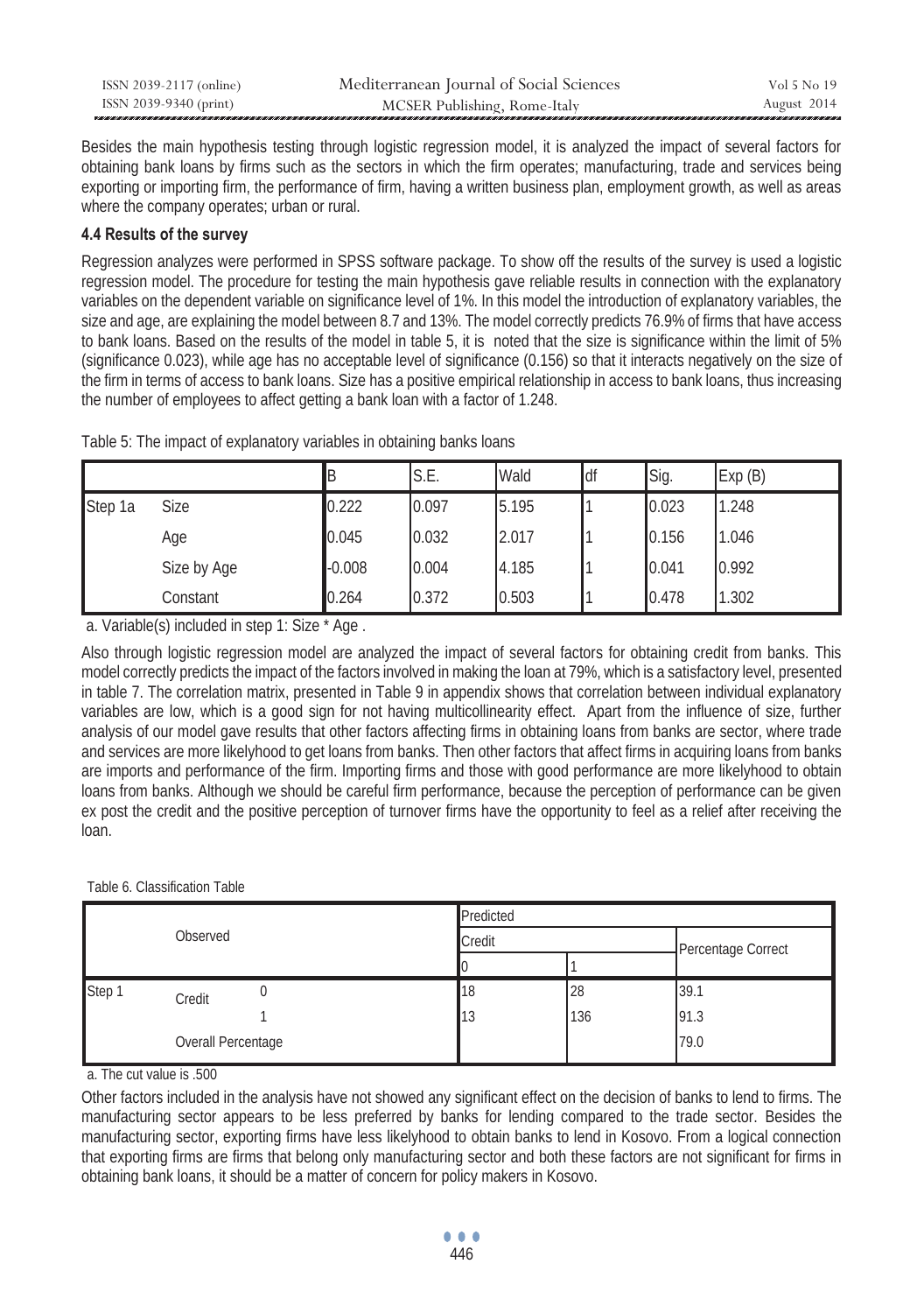| ISSN 2039-2117 (online) | Mediterranean Journal of Social Sciences | Vol 5 No 19 |
|-------------------------|------------------------------------------|-------------|
| ISSN 2039-9340 (print)  | MCSER Publishing, Rome-Italy             | August 2014 |

Having written a business plan seems not to be an important factor to acquiring loan, although this is a necessary condition for obtaining credit from a bank in Kosovo. Also credited to a firm does not affect whether its activity is spread in urban or rural area. Plans to increase employment have a slight effect but not a significant factor for obtaining loan from a firm.

|         |                          | B        | S.E.  | Wald   | df | Sig. | Exp(B) |
|---------|--------------------------|----------|-------|--------|----|------|--------|
| Step 1a | Manufacture              | 1.376    | .881  | 2.438  |    | .118 | 3.959  |
|         | Trade                    | 1.612    | .468  | 11.861 |    | .001 | 5.012  |
|         | Service                  | 2.041    | .575  | 12.610 |    | .000 | 7.695  |
|         | Export                   | $-170$   | 1.409 | .015   |    | .904 | .844   |
|         | Import                   | 3.287    | 1.171 | 7.882  |    | .005 | 26.754 |
|         | Performance              | .835     | .407  | 4.204  |    | .040 | 2.304  |
|         | <b>BusPlan</b>           | .235     | .448  | .275   |    | .600 | 1.265  |
|         | <b>Employment Growth</b> | $-746$   | .504  | 2.189  |    | .139 | .474   |
|         | Urban                    | .424     | .587  | .522   |    | .470 | 1.528  |
|         | Constant                 | $-0.897$ | .648  | 1.915  |    | .166 | .408   |

Table 7 : The impact of different factors to firm in obtaining banks loan

a. Variable(s) entered on step 1: Manufacture, Trade, Service, Export, Import, Perfomance, BusPlan, NewEmployment and Urban.

Results from the table show that if the firm belongs to the trade sector the opportunity to take bank loans grow to about 5 times, and if the firm belong to service sector the opportunity would be increased 7.7 times, while firms experiencing business improvement adds to the possibility of obtaining credit for 2.3 times and finally, most importantly if the firm is importing of goods or raw material increases the possibility to get loan for 26.7 times.

# **5. Conclusions**

The banking sector is the most stabldeveloped sectors in Kosovo e. Firms in Kosovo have experienced a decline in investment activities in the last 3-4 years. At least 20% of firms have been investing activities have access to bank loans, which appear to be small firms. Even about 24.5% of small firms that applied for loans were rejected, compared with only 1 medium firm refused and none of the big firms included in the sample. At the firms also exists a self-selection in the case of not applying for loans even though they need, and that this reluctance of firms is primarily due to the high interest rates, lack of collateral and delivery impossibility of securing documents and conditions requiring banks.

From the research results that small and medium firms on average finance their investments by bank loans by 13.6 percentage points less than large firms, therefore small firms should be directed to the family and friends for funding, and this category participate 8.2% on average in their financial sources. Differences of firm' size observed in terms of length of loan repayment, as smaller firms lower duration and vice versa, and the value of collateral to offer small firms provide collaterals on average three times the value of the loan, while medium firms offer 1.4 times the value of collateral loan.

 Based on econometric model found that firm size, measured by number of employees, has significant impact on access to bank loans. Firm size has a strong positive correlation with access to bank loans. For every worker more, the chances of the firm to access bank loans increase by a factor of 1.248. Besides size, other factors that impact the firms to access bank loans are if firms develop activity in the sector of trade and services, then import and firm performances. Imports have higher factor of 26.7 times to influence a firm to get bank loans. From the findings we can draw two pararlele. The first, being the significant factor contributing in getting bank loans of the import and trade sector reflects the Kosovo economy